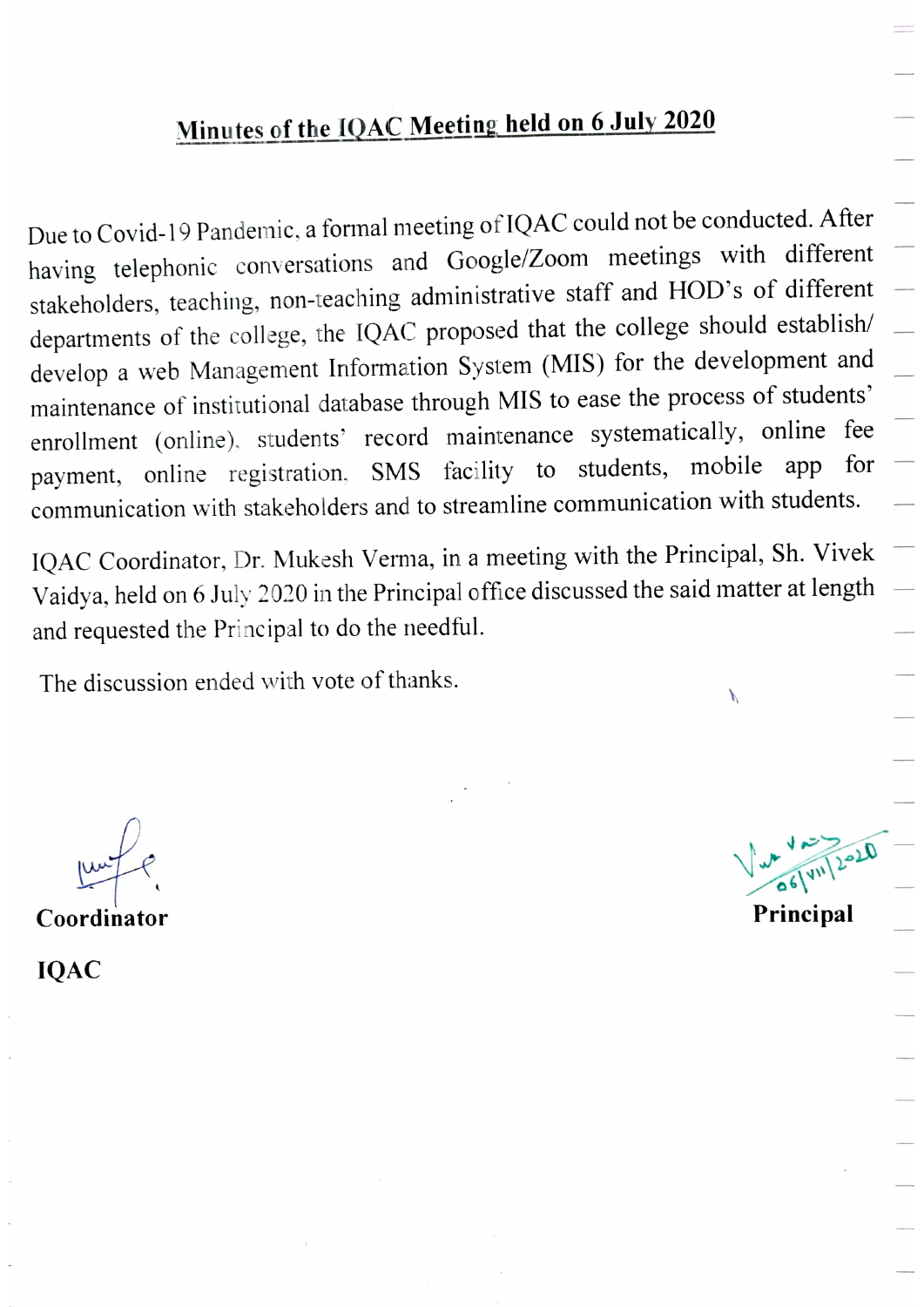## Action Taken Report of the previous meeting of 1QAC held on 6 July 2020

- The Managing Committee approved the proposal for development of a web Management Information System (MIS) for maintenance of institutional database through MIS for bringing transparency and efficiency.
- All the registrations/admissions of the students for the academic session 2020- 2land payments of admission fee were done through Management Information Sy stem (MIS).
- SMS facility to students / the stakeholders for communication was developed.

Principal Coordinator

 $V = \frac{1}{2}$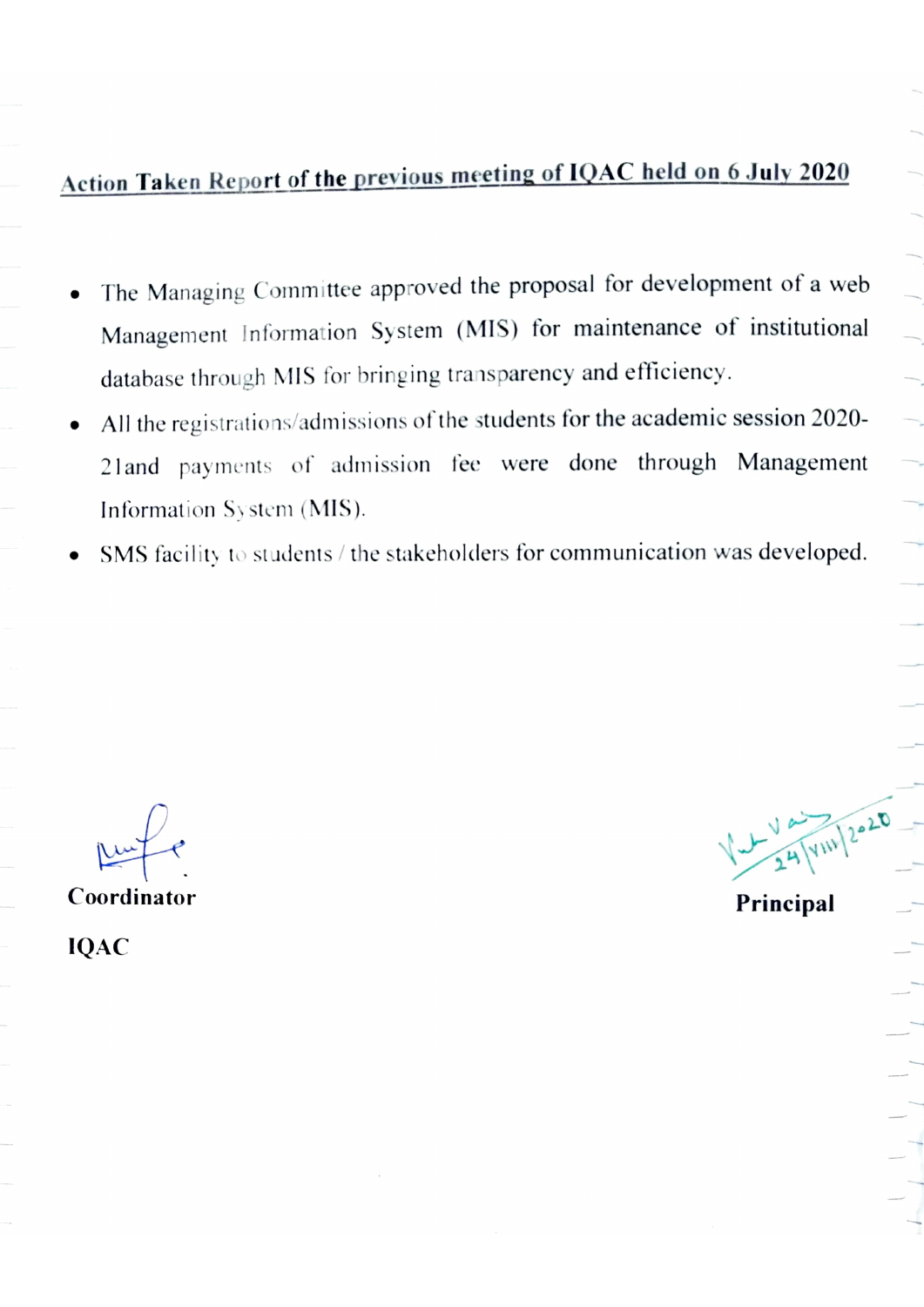## Minutes of the 1QAC Meeting held on 24 August 2020

After discussions with Academic Affairs Committee, a meeting of IQAC Coordinator with the Principal was held on<sup>24</sup> August 2020 at 3 P.M. in the Principal Office.

Dr. Mukesh Verma, 1QAC Coordinator, suggested that due to Covid -19 Pandemic the mode of teaching has changed dramatically, from face to face to virtual classroom teaching. Hence. the IQAC of the college made a proposal of organizing a one week Induction Programme for MLSM College Teachers on "MOODLE, ONLINE TEACHINGLEARNING PLATFORMS AND TOOLS" to make teachers aware and to train them in technology enabled teaching learning process.

The discussion ended with vote of thanks.

Coordinator **Principal** 

 $\sqrt{\frac{24}{21}}$